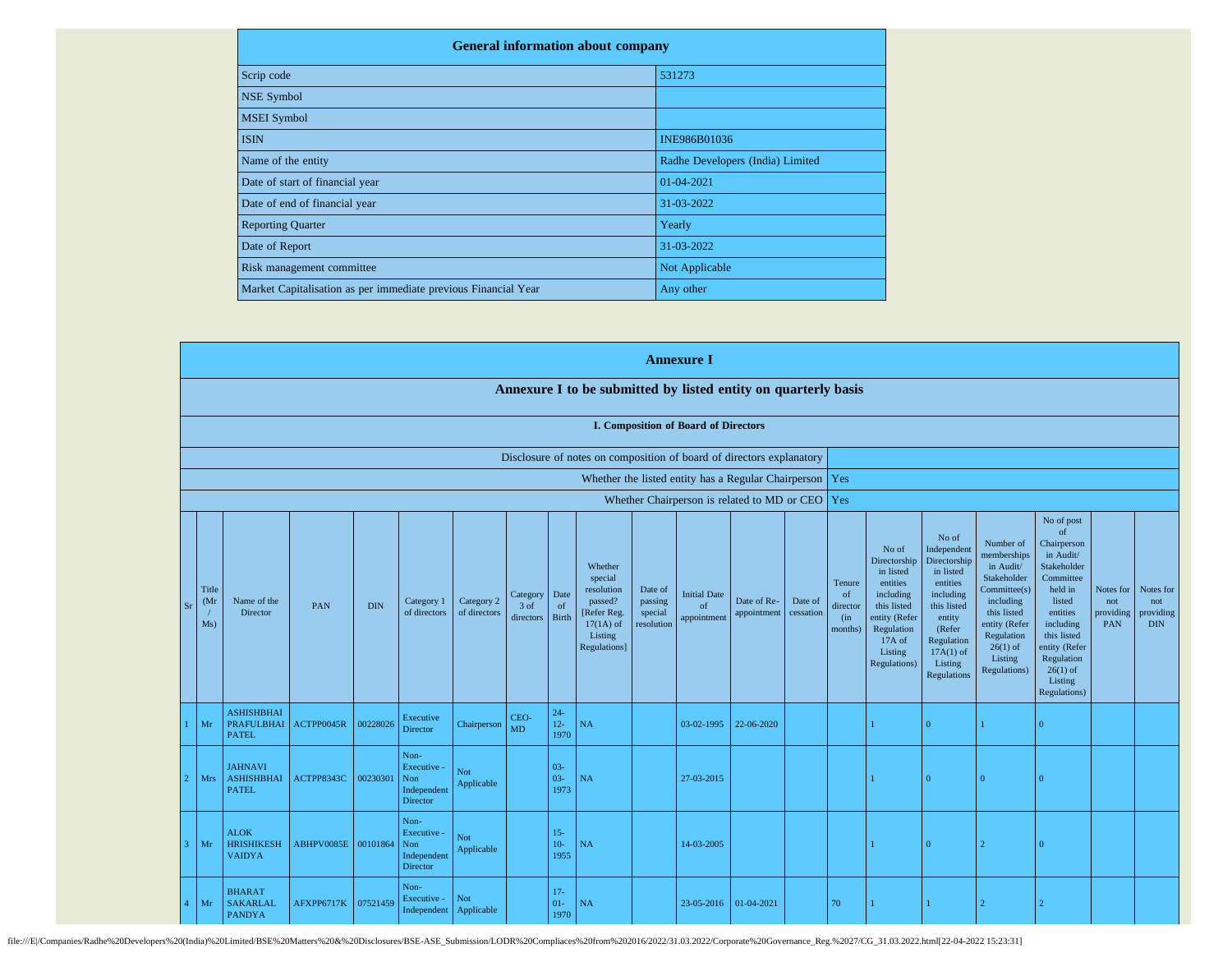|--|

|               |                                   |                                                      |            |            |                                                |                                        |                     |                                | <b>I. Composition of Board of Directors</b>                                                          |                                             |                                          |                            |                      |                                                       |                                                                                                                                                |                                                                                                                                                                      |                                                                                                                                                                          |                                                                                                                                                                                                               |                                      |                                             |
|---------------|-----------------------------------|------------------------------------------------------|------------|------------|------------------------------------------------|----------------------------------------|---------------------|--------------------------------|------------------------------------------------------------------------------------------------------|---------------------------------------------|------------------------------------------|----------------------------|----------------------|-------------------------------------------------------|------------------------------------------------------------------------------------------------------------------------------------------------|----------------------------------------------------------------------------------------------------------------------------------------------------------------------|--------------------------------------------------------------------------------------------------------------------------------------------------------------------------|---------------------------------------------------------------------------------------------------------------------------------------------------------------------------------------------------------------|--------------------------------------|---------------------------------------------|
|               |                                   |                                                      |            |            |                                                |                                        |                     |                                | Disclosure of notes on composition of board of directors explanatory                                 |                                             |                                          |                            |                      |                                                       |                                                                                                                                                |                                                                                                                                                                      |                                                                                                                                                                          |                                                                                                                                                                                                               |                                      |                                             |
|               |                                   |                                                      |            |            |                                                |                                        |                     |                                | Whether the listed entity has a Regular Chairperson                                                  |                                             |                                          |                            |                      |                                                       |                                                                                                                                                |                                                                                                                                                                      |                                                                                                                                                                          |                                                                                                                                                                                                               |                                      |                                             |
| <sub>Sr</sub> | Title<br>(M <sub>I</sub> )<br>Ms) | Name of the<br>Director                              | PAN        | <b>DIN</b> | Category 1<br>of directors                     | Category 2 Category<br>of<br>directors | $3$ of<br>directors | Date<br><sub>of</sub><br>Birth | Whether<br>special<br>resolution<br>passed?<br>[Refer Reg.<br>$17(1A)$ of<br>Listing<br>Regulations] | Date of<br>passing<br>special<br>resolution | <b>Initial Date</b><br>of<br>appointment | Date of Re-<br>appointment | Date of<br>cessation | Tenure<br><sub>of</sub><br>director<br>(in<br>months) | No of<br>Directorship<br>in listed<br>entities<br>including<br>this listed<br>entity (Refer<br>Regulation<br>17A of<br>Listing<br>Regulations) | No of<br>Independent<br>Directorship<br>in listed<br>entities<br>including<br>this listed<br>entity<br>(Refer<br>Regulation<br>$17A(1)$ of<br>Listing<br>Regulations | Number of<br>memberships<br>in Audit/<br>Stakeholder<br>Committee(s)<br>including<br>this listed<br>entity (Refer<br>Regulation<br>$26(1)$ of<br>Listing<br>Regulations) | No of post<br>of<br>Chairperson<br>in Audit/<br>Stakeholder<br>Committee<br>held in<br>listed<br>entities<br>including<br>this listed<br>entity (Refer<br>Regulation<br>$26(1)$ of<br>Listing<br>Regulations) | Notes for<br>not<br>providing<br>PAN | Notes for<br>not<br>providing<br><b>DIN</b> |
|               | Mr                                | <b>TUSHARKUMAR</b><br><b>KALIDAS</b><br><b>PATEL</b> | BERPP1668H | 06915474   | Non-<br>Executive -<br>Independent<br>Director | Not<br>Applicable                      |                     | $09 -$<br>$01 -$<br>1988       | NA                                                                                                   |                                             | 20-07-2018                               |                            |                      | 44                                                    |                                                                                                                                                |                                                                                                                                                                      |                                                                                                                                                                          |                                                                                                                                                                                                               |                                      |                                             |
| 6.            | Mr                                | <b>RAHUL</b><br><b>KRISHKUMAR</b><br><b>MEHRA</b>    | AGOPM5216G | 06577142   | Non-<br>Executive -<br>Independent<br>Director | Not<br>Applicable                      |                     | $26 -$<br>$12 -$<br>1970       | NA                                                                                                   |                                             | 25-09-2021                               |                            |                      | 6                                                     |                                                                                                                                                |                                                                                                                                                                      |                                                                                                                                                                          |                                                                                                                                                                                                               |                                      |                                             |

|           | <b>Audit Committee Details</b> |                                         |                                                             |                            |                        |                      |                |
|-----------|--------------------------------|-----------------------------------------|-------------------------------------------------------------|----------------------------|------------------------|----------------------|----------------|
|           |                                |                                         | Whether the Audit Committee has a Regular Chairperson   Yes |                            |                        |                      |                |
| <b>Sr</b> | <b>DIN</b><br>Number           | Name of Committee<br>members            | Category 1 of directors                                     | Category 2 of<br>directors | Date of<br>Appointment | Date of<br>Cessation | <b>Remarks</b> |
|           | 07521459                       | <b>BHARAT SAKARLAL</b><br><b>PANDYA</b> | Non-Executive - Independent<br><b>Director</b>              | Chairperson                | 23-05-2016             |                      |                |
|           | 00101864                       | <b>ALOK HRISHIKESH</b><br><b>VAIDYA</b> | Non-Executive - Non<br><b>Independent Director</b>          | Member                     | 23-05-2016             |                      |                |
|           | 06577142                       | <b>RAHUL KRISHKUMAR</b><br><b>MEHRA</b> | Non-Executive - Independent<br><b>Director</b>              | Member                     | 25-09-2021             |                      |                |

|           |                      | Nomination and remuneration committee   |                                                                                   |                            |                        |                      |         |
|-----------|----------------------|-----------------------------------------|-----------------------------------------------------------------------------------|----------------------------|------------------------|----------------------|---------|
|           |                      |                                         | Whether the Nomination and remuneration committee has a Regular Chairperson   Yes |                            |                        |                      |         |
| <b>Sr</b> | <b>DIN</b><br>Number | Name of Committee<br>members            | Category 1 of directors                                                           | Category 2 of<br>directors | Date of<br>Appointment | Date of<br>Cessation | Remarks |
|           | 07521459             | <b>BHARAT SAKARLAL</b><br><b>PANDYA</b> | Non-Executive - Independent<br><b>Director</b>                                    | Chairperson                | 23-05-2016             |                      |         |
|           | 00101864             | <b>ALOK HRISHIKESH</b><br><b>VAIDYA</b> | Non-Executive - Non<br><b>Independent Director</b>                                | Member                     | 23-05-2016             |                      |         |
|           | 06577142             | <b>RAHUL KRISHKUMAR</b><br><b>MEHRA</b> | Non-Executive - Independent<br><b>Director</b>                                    | Member                     | 25-09-2021             |                      |         |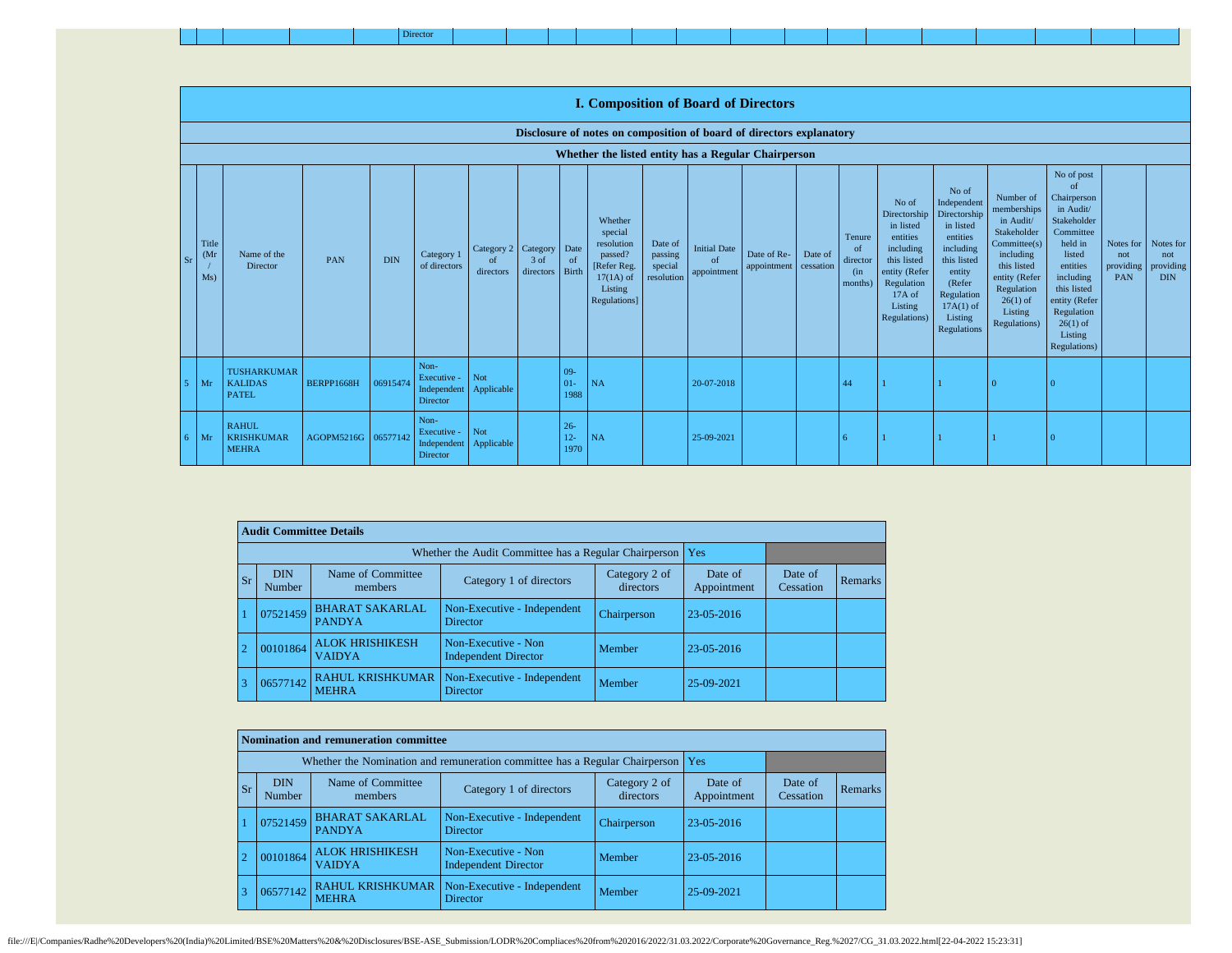|    |           |                                                      | <b>Stakeholders Relationship Committee</b> |                                                                           |                            |                        |                      |                |
|----|-----------|------------------------------------------------------|--------------------------------------------|---------------------------------------------------------------------------|----------------------------|------------------------|----------------------|----------------|
|    |           |                                                      |                                            | Whether the Stakeholders Relationship Committee has a Regular Chairperson |                            | <b>Yes</b>             |                      |                |
|    | <b>Sr</b> | Name of Committee<br><b>DIN</b><br>Number<br>members |                                            | Category 1 of directors                                                   | Category 2 of<br>directors | Date of<br>Appointment | Date of<br>Cessation | <b>Remarks</b> |
|    |           | 07521459                                             | <b>BHARAT SAKARLAL</b><br><b>PANDYA</b>    | Non-Executive - Independent<br><b>Director</b>                            | Chairperson                | $23 - 05 - 2016$       |                      |                |
|    |           | 00101864                                             | <b>ALOK HRISHIKESH</b><br><b>VAIDYA</b>    | Non-Executive - Non<br><b>Independent Director</b>                        | Member                     | 23-05-2016             |                      |                |
| -3 |           | <b>ASHISHBHAI</b><br>00228026<br>PRAFULBHAI PATEL    |                                            | <b>Executive Director</b>                                                 | Member                     | 23-05-2016             |                      |                |

|    | <b>Risk Management Committee</b> |                              |                            |                            |                        |                      |                |  |  |  |  |
|----|----------------------------------|------------------------------|----------------------------|----------------------------|------------------------|----------------------|----------------|--|--|--|--|
|    |                                  |                              |                            |                            |                        |                      |                |  |  |  |  |
| Sr | <b>DIN</b><br>Number             | Name of Committee<br>members | Category 1 of<br>directors | Category 2 of<br>directors | Date of<br>Appointment | Date of<br>Cessation | <b>Remarks</b> |  |  |  |  |

|                                                                                 | Corporate Social Responsibility Committee |                              |                            |                            |                        |                      |         |  |  |  |  |
|---------------------------------------------------------------------------------|-------------------------------------------|------------------------------|----------------------------|----------------------------|------------------------|----------------------|---------|--|--|--|--|
| Whether the Corporate Social Responsibility Committee has a Regular Chairperson |                                           |                              |                            |                            |                        |                      |         |  |  |  |  |
| $\mathsf{S}$ r                                                                  | DIN<br>Number                             | Name of Committee<br>members | Category 1 of<br>directors | Category 2 of<br>directors | Date of<br>Appointment | Date of<br>Cessation | Remarks |  |  |  |  |

|  | <b>Other Committee</b> |                                                                                                                         |  |  |
|--|------------------------|-------------------------------------------------------------------------------------------------------------------------|--|--|
|  |                        | Sr DIN Number Name of Committee members Name of other committee Category 1 of directors Category 2 of directors Remarks |  |  |

|                |                                                                |                                                                     |                                                                      | <b>Annexure 1</b>                      |                                                            |                                                                                      |                                                                        |
|----------------|----------------------------------------------------------------|---------------------------------------------------------------------|----------------------------------------------------------------------|----------------------------------------|------------------------------------------------------------|--------------------------------------------------------------------------------------|------------------------------------------------------------------------|
|                | <b>Annexure 1</b>                                              |                                                                     |                                                                      |                                        |                                                            |                                                                                      |                                                                        |
|                | <b>III.</b> Meeting of Board of Directors                      |                                                                     |                                                                      |                                        |                                                            |                                                                                      |                                                                        |
|                |                                                                | Disclosure of notes on meeting of<br>board of directors explanatory |                                                                      |                                        |                                                            |                                                                                      |                                                                        |
| <b>Sr</b>      | $Date(s)$ of<br>meeting (if any)<br>in the previous<br>quarter | Date(s) of<br>meeting (if<br>any) in the<br>current quarter         | Maximum gap<br>between any two<br>consecutive (in<br>number of days) | Notes for<br>not.<br>providing<br>Date | Whether<br>requirement of<br><b>Ouorum</b> met<br>(Yes/No) | Number of Directors<br>present* (All directors<br>including Independent<br>Director) | No. of<br>Independent<br><b>Directors</b><br>attending the<br>meeting* |
| -1             | 14-10-2021                                                     |                                                                     |                                                                      |                                        | Yes                                                        | 6                                                                                    | 3                                                                      |
| $\overline{2}$ | $01 - 11 - 2021$                                               |                                                                     | 17                                                                   |                                        | <b>Yes</b>                                                 | 5                                                                                    | $\overline{2}$                                                         |
| 3              | 26-11-2021                                                     |                                                                     | 24                                                                   |                                        | Yes                                                        | 6                                                                                    | 3                                                                      |
| $\overline{4}$ | 06-12-2021                                                     |                                                                     | 9                                                                    |                                        | Yes                                                        | 6                                                                                    | 3                                                                      |
| 5              | 23-12-2021                                                     |                                                                     | 16                                                                   |                                        | Yes                                                        | 6                                                                                    | 3                                                                      |
| 6              |                                                                | 11-01-2022                                                          | 18                                                                   |                                        | Yes                                                        | 6                                                                                    | 3                                                                      |

**Annexure 1**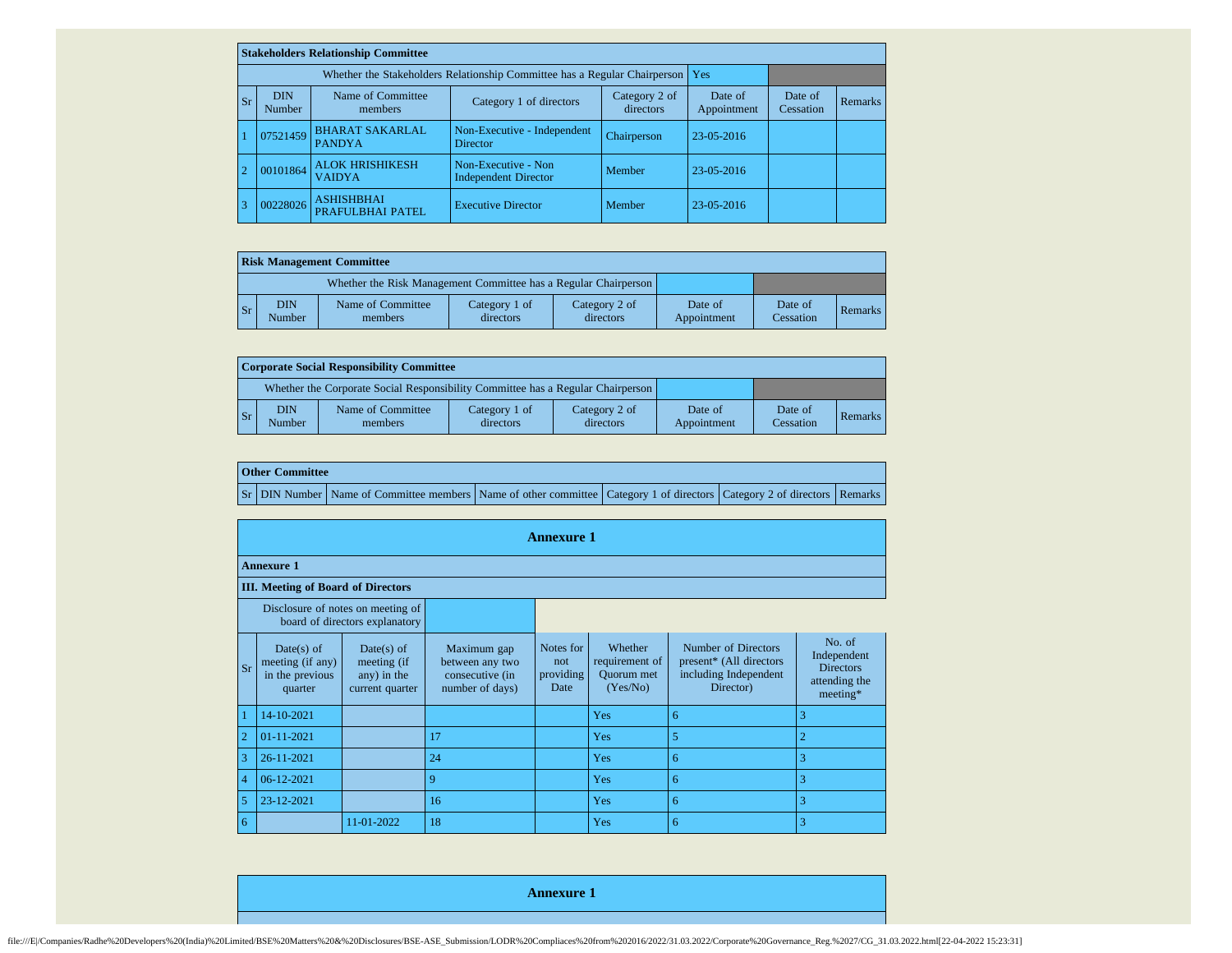|                | <b>IV. Meeting of Committees</b>                 |                                                                                                            |                                                                      |                               |                                       |                                                        |                                                                                            |                                                                           |
|----------------|--------------------------------------------------|------------------------------------------------------------------------------------------------------------|----------------------------------------------------------------------|-------------------------------|---------------------------------------|--------------------------------------------------------|--------------------------------------------------------------------------------------------|---------------------------------------------------------------------------|
|                |                                                  |                                                                                                            | Disclosure of notes on meeting of committees explanatory             |                               |                                       |                                                        |                                                                                            |                                                                           |
| Sr             | Name of<br>Committee                             | $Date(s)$ of meeting (Enter<br>dates of Previous quarter<br>and Current quarter in<br>chronological order) | Maximum gap<br>between any two<br>consecutive (in<br>number of days) | Name of<br>other<br>committee | Reson<br>for not<br>providing<br>date | Whether<br>requirement<br>of Quorum<br>met<br>(Yes/No) | Number of<br>Directors present*<br>(All directors<br>including<br>Independent<br>Director) | No. of<br>Independent<br><b>Directors</b><br>attending<br>the<br>meeting* |
|                | Audit<br>Committee                               | 14-10-2021                                                                                                 |                                                                      |                               |                                       | Yes                                                    | 3                                                                                          | $\overline{2}$                                                            |
| $\overline{2}$ | Audit<br>Committee                               | 26-11-2021                                                                                                 | 42                                                                   |                               |                                       | Yes                                                    | 3                                                                                          | $\overline{2}$                                                            |
| $\overline{3}$ | Audit<br>Committee                               | 06-12-2021                                                                                                 | 9                                                                    |                               |                                       | Yes                                                    | 3                                                                                          | $\overline{2}$                                                            |
| $\overline{4}$ | Audit<br>Committee                               | 11-01-2022                                                                                                 | 35                                                                   |                               |                                       | Yes                                                    | 3                                                                                          | $\overline{2}$                                                            |
| $\overline{5}$ | <b>Stakeholders</b><br>Relationship<br>Committee | 14-10-2021                                                                                                 |                                                                      |                               |                                       | Yes                                                    | 3                                                                                          |                                                                           |
| 6              | <b>Stakeholders</b><br>Relationship<br>Committee | 11-01-2022                                                                                                 |                                                                      |                               |                                       | Yes                                                    | 3                                                                                          |                                                                           |

|                | <b>Annexure 1</b> |                                                |                                                                                                            |                                                                      |                               |                                       |                                                        |                                                                                            |                                                                           |
|----------------|-------------------|------------------------------------------------|------------------------------------------------------------------------------------------------------------|----------------------------------------------------------------------|-------------------------------|---------------------------------------|--------------------------------------------------------|--------------------------------------------------------------------------------------------|---------------------------------------------------------------------------|
|                |                   | <b>IV. Meeting of Committees</b>               |                                                                                                            |                                                                      |                               |                                       |                                                        |                                                                                            |                                                                           |
|                | <b>Sr</b>         | Name of<br>Committee                           | $Date(s)$ of meeting (Enter<br>dates of Previous quarter<br>and Current quarter in<br>chronological order) | Maximum gap<br>between any two<br>consecutive (in<br>number of days) | Name of<br>other<br>committee | Reson<br>for not<br>providing<br>date | Whether<br>requirement<br>of Quorum<br>met<br>(Yes/No) | Number of<br>Directors present*<br>(All directors<br>including<br>Independent<br>Director) | No. of<br>Independent<br><b>Directors</b><br>attending<br>the<br>meeting* |
| $\overline{7}$ |                   | Nomination<br>and<br>remuneration<br>committee | 14-10-2021                                                                                                 |                                                                      |                               |                                       | Yes                                                    | 3                                                                                          | 2                                                                         |
| 8              |                   | Nomination<br>and<br>remuneration<br>committee | 11-01-2022                                                                                                 |                                                                      |                               |                                       | Yes                                                    | 3                                                                                          | 2                                                                         |

|                | Annexure 1                                                                                                |                                  |                                                                    |  |  |  |
|----------------|-----------------------------------------------------------------------------------------------------------|----------------------------------|--------------------------------------------------------------------|--|--|--|
|                | <b>V. Related Party Transactions</b>                                                                      |                                  |                                                                    |  |  |  |
| <b>Sr</b>      | Subject                                                                                                   | Compliance status<br>(Yes/No/NA) | If status is "No" details of non-<br>compliance may be given here. |  |  |  |
|                | Whether prior approval of audit committee obtained                                                        | Yes                              |                                                                    |  |  |  |
| $\overline{2}$ | Whether shareholder approval obtained for material RPT                                                    | <b>NA</b>                        |                                                                    |  |  |  |
|                | Whether details of RPT entered into pursuant to omnibus approval<br>have been reviewed by Audit Committee | Yes                              |                                                                    |  |  |  |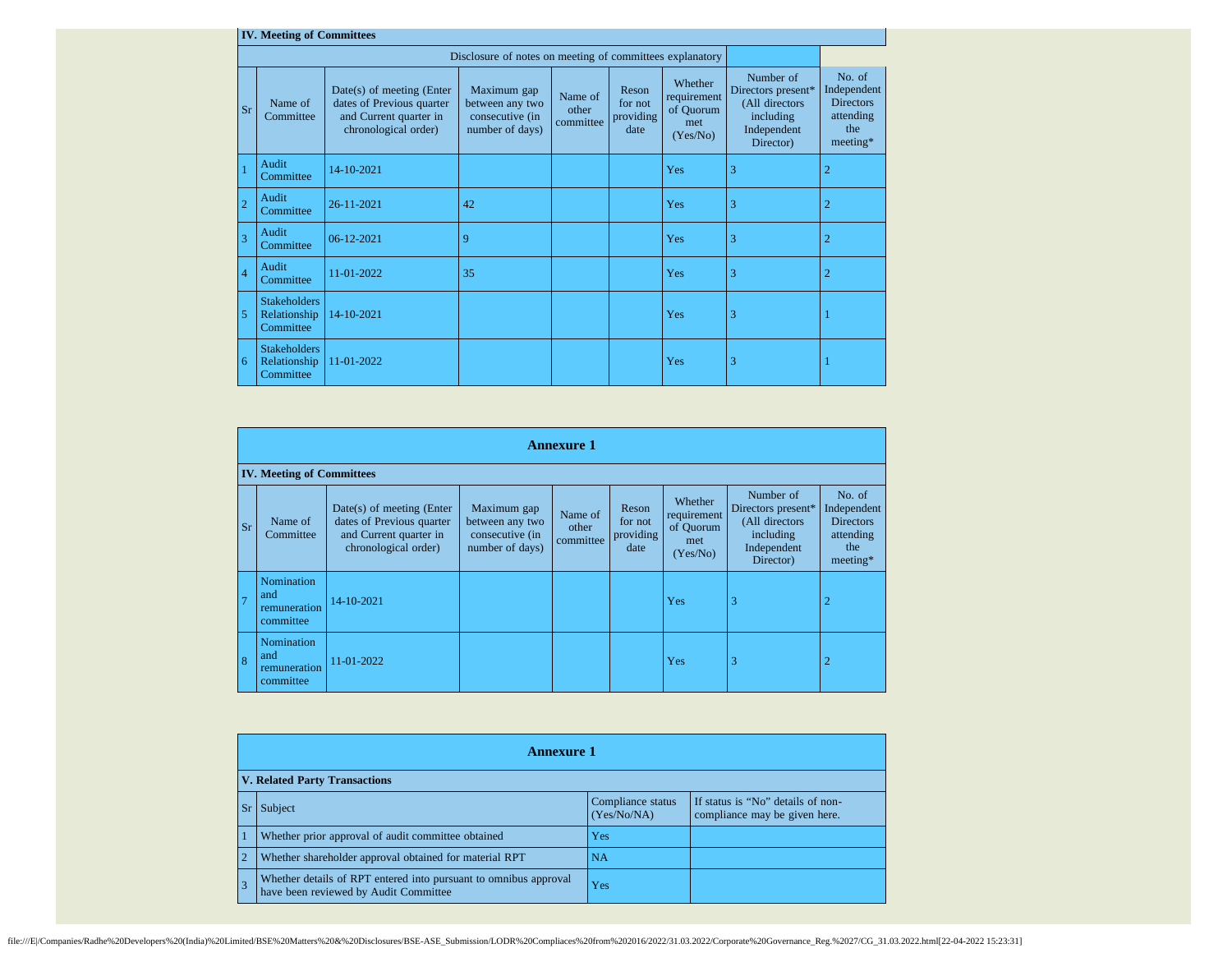|                | <b>Annexure 1</b>                                                                                                                                                                                               |                                  |  |  |  |  |
|----------------|-----------------------------------------------------------------------------------------------------------------------------------------------------------------------------------------------------------------|----------------------------------|--|--|--|--|
|                | <b>VI.</b> Affirmations                                                                                                                                                                                         |                                  |  |  |  |  |
| <b>Sr</b>      | Subject                                                                                                                                                                                                         | Compliance<br>status<br>(Yes/No) |  |  |  |  |
| $\overline{1}$ | The composition of Board of Directors is in terms of SEBI (Listing obligations and disclosure requirements)<br>Regulations, 2015                                                                                | Yes                              |  |  |  |  |
| $\overline{2}$ | The composition of the following committees is in terms of SEBI(Listing obligations and disclosure requirements)<br>Regulations, 2015 a. Audit Committee                                                        | Yes                              |  |  |  |  |
| $\overline{3}$ | The composition of the following committees is in terms of SEBI(Listing obligations and disclosure requirements)<br>Regulations, 2015. b. Nomination & remuneration committee                                   | Yes                              |  |  |  |  |
| $\overline{4}$ | The composition of the following committees is in terms of SEBI(Listing obligations and disclosure requirements)<br>Regulations, 2015. c. Stakeholders relationship committee                                   | Yes                              |  |  |  |  |
| $\overline{5}$ | The composition of the following committees is in terms of SEBI(Listing obligations and disclosure requirements)<br>Regulations, 2015. d. Risk management committee (applicable to the top 500 listed entities) | <b>NA</b>                        |  |  |  |  |
| 6              | The committee members have been made aware of their powers, role and responsibilities as specified in SEBI<br>(Listing obligations and disclosure requirements) Regulations, 2015.                              | Yes                              |  |  |  |  |
| $\overline{7}$ | The meetings of the board of directors and the above committees have been conducted in the manner as specified<br>in SEBI (Listing obligations and disclosure requirements) Regulations, 2015.                  | Yes                              |  |  |  |  |
| 8              | This report and/or the report submitted in the previous quarter has been placed before Board of Directors.                                                                                                      | Yes                              |  |  |  |  |

|                | <b>Annexure 1</b>                                       |  |  |  |  |  |
|----------------|---------------------------------------------------------|--|--|--|--|--|
| $\mathbf{S}$ r | Subject<br>Compliance status                            |  |  |  |  |  |
|                | Name of signatory<br>Khyati K. Patel                    |  |  |  |  |  |
|                | Company Secretary and Compliance Officer<br>Designation |  |  |  |  |  |

|                | <b>Annexure II</b>                                                                                              |                                     |                                                                      |                                                                     |  |  |  |
|----------------|-----------------------------------------------------------------------------------------------------------------|-------------------------------------|----------------------------------------------------------------------|---------------------------------------------------------------------|--|--|--|
|                | Annexure II to be submitted by listed entity at the end of the financial year (for the whole of financial year) |                                     |                                                                      |                                                                     |  |  |  |
|                | I. Disclosure on website in terms of Listing Regulations                                                        |                                     |                                                                      |                                                                     |  |  |  |
|                | $Sr$ Item                                                                                                       | Compliance<br>status<br>(Yes/No/NA) | If status is "No" details<br>of non-compliance may<br>be given here. | Web address                                                         |  |  |  |
|                | Details of business                                                                                             | Yes                                 |                                                                      | http://www.radhedevelopers.com/                                     |  |  |  |
| $\overline{2}$ | Terms and conditions of<br>appointment of independent<br>directors                                              | Yes                                 |                                                                      | http://www.radhedevelopers.com/investors/policies-of-<br>rdil/      |  |  |  |
| 3              | Composition of various<br>committees of board of<br>directors                                                   | Yes                                 |                                                                      | http://www.radhedevelopers.com/investors/management-<br>committees/ |  |  |  |
| $\overline{4}$ | Code of conduct of board of<br>directors and senior<br>management personnel                                     | Yes                                 |                                                                      | http://www.radhedevelopers.com/investors/policies-of-<br>rdil/      |  |  |  |
| 5              | Details of establishment of<br>vigil mechanism/ Whistle<br>Blower policy                                        | Yes                                 |                                                                      | http://www.radhedevelopers.com/investors/policies-of-<br>rdil/      |  |  |  |
|                | Criteria of making payments                                                                                     |                                     |                                                                      | http://www.radhedevelopers.com/investors/policies-of-               |  |  |  |

file:///E//Companies/Radhe%20Developers%20(India)%20Limited/BSE%20Matters%20&%20Disclosures/BSE-ASE\_Submission/LODR%20Compliaces%20from%202016/2022/31.03.2022/Corporate%20Governance\_Reg.%2027/CG\_31.03.2022.html[22-04-2022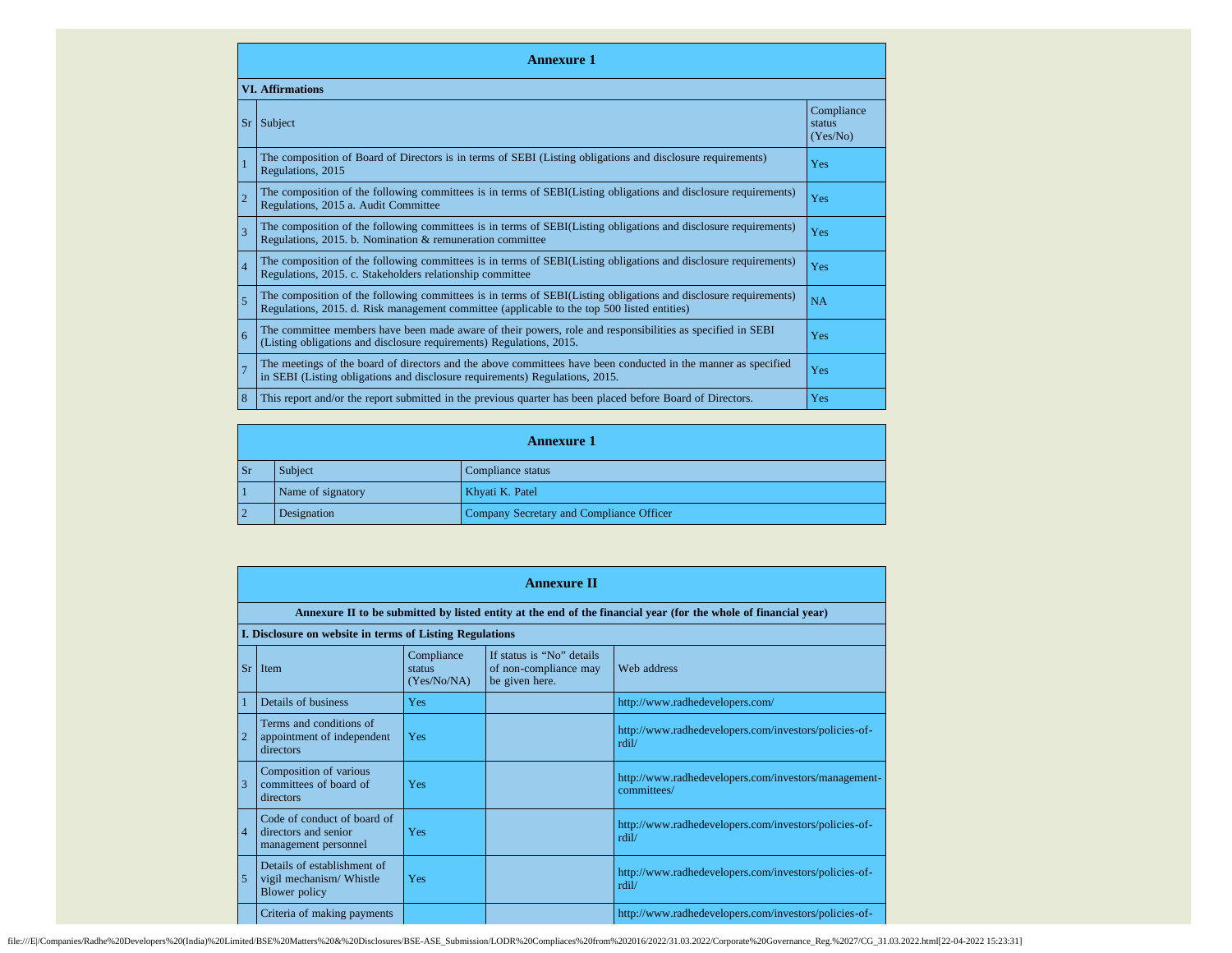| $\overline{6}$ | to non-executive directors                                                    | Yes              | rdil/                                                          |
|----------------|-------------------------------------------------------------------------------|------------------|----------------------------------------------------------------|
|                | Policy on dealing with<br>related party transactions                          | Yes <sup>.</sup> | http://www.radhedevelopers.com/investors/policies-of-<br>rdil/ |
|                | Policy for determining<br>'material' subsidiaries                             | Yes              | http://www.radhedevelopers.com/investors/policies-of-<br>rdil/ |
| <u>  9</u>     | Details of familiarization<br>programmes imparted to<br>independent directors | Yes              | http://www.radhedevelopers.com/investors/policies-of-<br>rdil/ |

|    | <b>Annexure II</b>                                                                                                                                                                                 |                                     |                                                                          |                                                                       |  |  |  |  |  |
|----|----------------------------------------------------------------------------------------------------------------------------------------------------------------------------------------------------|-------------------------------------|--------------------------------------------------------------------------|-----------------------------------------------------------------------|--|--|--|--|--|
|    | Annexure II to be submitted by listed entity at the end of the financial year (for the whole of financial year)                                                                                    |                                     |                                                                          |                                                                       |  |  |  |  |  |
|    | I. Disclosure on website in terms of Listing Regulations                                                                                                                                           |                                     |                                                                          |                                                                       |  |  |  |  |  |
| Sr | Item                                                                                                                                                                                               | Compliance<br>status<br>(Yes/No/NA) | If status is "No"<br>details of non-<br>compliance may<br>be given here. | Web address                                                           |  |  |  |  |  |
| 10 | Contact information of the designated<br>officials of the listed entity who are<br>responsible for assisting and handling<br>investor grievances                                                   | Yes                                 |                                                                          | http://www.radhedevelopers.com/investors/investor-<br>contact/        |  |  |  |  |  |
| 11 | email address for grievance redressal<br>and other relevant details                                                                                                                                | Yes                                 |                                                                          | http://www.radhedevelopers.com/investors/investor-<br>contact/        |  |  |  |  |  |
| 12 | <b>Financial results</b>                                                                                                                                                                           | Yes                                 |                                                                          | http://www.radhedevelopers.com/investors/financial-<br>reporting/     |  |  |  |  |  |
| 13 | Shareholding pattern                                                                                                                                                                               | Yes                                 |                                                                          | http://www.radhedevelopers.com/investors/shareholding-<br>pattern/    |  |  |  |  |  |
| 14 | Details of agreements entered into with<br>the media companies and/or their<br>associates                                                                                                          | NA                                  |                                                                          |                                                                       |  |  |  |  |  |
| 15 | Schedule of analyst or institutional<br>investor meet and presentations made by<br>the listed entity to analysts or<br>institutional investors simultaneously<br>with submission to stock exchange | NA                                  |                                                                          |                                                                       |  |  |  |  |  |
| 16 | New name and the old name of the<br>listed entity                                                                                                                                                  | <b>NA</b>                           |                                                                          |                                                                       |  |  |  |  |  |
| 17 | Advertisements as per regulation 47 (1)                                                                                                                                                            | Yes                                 |                                                                          | http://www.radhedevelopers.com/investors/shareholder-<br>information/ |  |  |  |  |  |
| 18 | Credit rating or revision in credit rating<br>obtained                                                                                                                                             | <b>NA</b>                           |                                                                          |                                                                       |  |  |  |  |  |
| 19 | Separate audited financial statements of<br>each subsidiary of the listed entity in<br>respect of a relevant financial year                                                                        | <b>NA</b>                           |                                                                          |                                                                       |  |  |  |  |  |
| 20 | Whether company has provided<br>information under separate section on its<br>website as per Regulation 46(2)                                                                                       | Yes                                 |                                                                          | http://www.radhedevelopers.com/investors/shareholder-<br>information/ |  |  |  |  |  |
| 21 | Materiality Policy as per Regulation 30                                                                                                                                                            | Yes                                 |                                                                          | http://www.radhedevelopers.com/investors/policies-of-<br>rdil/        |  |  |  |  |  |
| 22 | Dividend Distribution policy as per<br>Regulation 43A (as applicable)                                                                                                                              | Yes                                 |                                                                          | http://www.radhedevelopers.com/investors/policies-of-<br>rdil/        |  |  |  |  |  |
| 23 | It is certified that these contents on the<br>website of the listed entity are correct                                                                                                             | Yes                                 |                                                                          | http://www.radhedevelopers.com/                                       |  |  |  |  |  |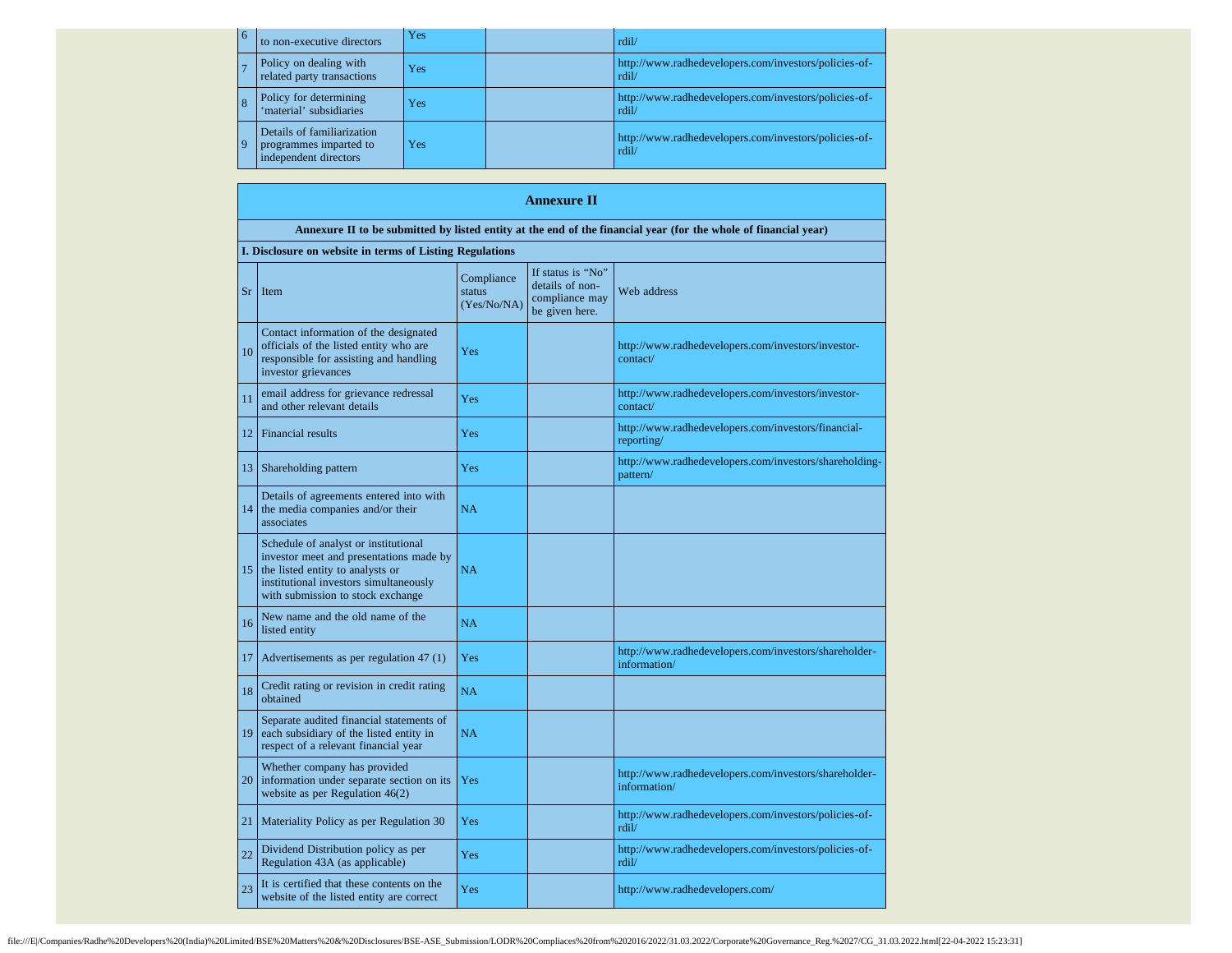|                | <b>Annexure II</b>                                                                                                   |                                   |                                     |                                                                    |  |  |
|----------------|----------------------------------------------------------------------------------------------------------------------|-----------------------------------|-------------------------------------|--------------------------------------------------------------------|--|--|
|                | <b>II. Annual Affirmations</b>                                                                                       |                                   |                                     |                                                                    |  |  |
| Sr             | Particulars                                                                                                          | Regulation<br>Number              | Compliance<br>status<br>(Yes/No/NA) | If status is "No" details of non-<br>compliance may be given here. |  |  |
| $\mathbf{1}$   | Independent director(s) have been appointed in terms of<br>specified criteria of 'independence' and/or 'eligibility' | $16(1)(b)$ &<br>25(6)             | Yes                                 |                                                                    |  |  |
| $\overline{2}$ | Board composition                                                                                                    | $17(1)$ ,<br>$17(1A)$ &<br>17(1B) | Yes                                 |                                                                    |  |  |
| 3              | Meeting of Board of directors                                                                                        | 17(2)                             | Yes                                 |                                                                    |  |  |
| $\overline{4}$ | Quorum of Board meeting                                                                                              | 17(2A)                            | Yes                                 |                                                                    |  |  |
| 5              | <b>Review of Compliance Reports</b>                                                                                  | 17(3)                             | Yes                                 |                                                                    |  |  |
| 6              | Plans for orderly succession for appointments                                                                        | 17(4)                             | Yes                                 |                                                                    |  |  |
| 7              | Code of Conduct                                                                                                      | 17(5)                             | Yes                                 |                                                                    |  |  |
| 8              | Fees/compensation                                                                                                    | 17(6)                             | Yes                                 |                                                                    |  |  |
| 9              | Minimum Information                                                                                                  | 17(7)                             | Yes                                 |                                                                    |  |  |
| 10             | Compliance Certificate                                                                                               | 17(8)                             | Yes                                 |                                                                    |  |  |

|                 | <b>Annexure II</b>                                          |                            |                                  |                                                                   |  |  |  |
|-----------------|-------------------------------------------------------------|----------------------------|----------------------------------|-------------------------------------------------------------------|--|--|--|
|                 | <b>II. Annual Affirmations</b>                              |                            |                                  |                                                                   |  |  |  |
|                 | Sr Particulars                                              | Regulation<br>Number       | Compliance status<br>(Yes/No/NA) | If status is "No" details of non-compliance<br>may be given here. |  |  |  |
| 11              | Risk Assessment & Management                                | 17(9)                      | <b>NA</b>                        |                                                                   |  |  |  |
| 12              | Performance Evaluation of Independent<br><b>Directors</b>   | 17(10)                     | Yes                              |                                                                   |  |  |  |
| 13              | Recommendation of Board                                     | 17(11)                     | Yes                              |                                                                   |  |  |  |
| 14              | Maximum number of Directorships                             | 17A                        | Yes                              |                                                                   |  |  |  |
| 15              | <b>Composition of Audit Committee</b>                       | 18(1)                      | Yes                              |                                                                   |  |  |  |
| 16 <sup>1</sup> | Meeting of Audit Committee                                  | 18(2)                      | Yes                              |                                                                   |  |  |  |
| 17              | Composition of nomination & remuneration<br>committee       | 19(1) & (2)                | Yes                              |                                                                   |  |  |  |
| 18              | Quorum of Nomination and Remuneration<br>Committee meeting  | 19(2A)                     | Yes                              |                                                                   |  |  |  |
| 19              | Meeting of Nomination and Remuneration<br>Committee         | 19(3A)                     | Yes                              |                                                                   |  |  |  |
| 20              | <b>Composition of Stakeholder Relationship</b><br>Committee | $20(1), 20(2)$ &<br>20(2A) | Yes                              |                                                                   |  |  |  |

|                                                     | <b>Annexure II</b>       |                                     |                                                                    |  |
|-----------------------------------------------------|--------------------------|-------------------------------------|--------------------------------------------------------------------|--|
| <b>II. Annual Affirmations</b>                      |                          |                                     |                                                                    |  |
| Sr Particulars                                      | <b>Regulation Number</b> | Compliance<br>status<br>(Yes/No/NA) | If status is "No" details of non-<br>compliance may be given here. |  |
| 21   Meeting of Stakeholders Relationship Committee | 20(3A)                   | Yes                                 |                                                                    |  |

file:///E//Companies/Radhe%20Developers%20(India)%20Limited/BSE%20Matters%20&%20Disclosures/BSE-ASE\_Submission/LODR%20Compliaces%20from%202016/2022/31.03.2022/Corporate%20Governance\_Reg.%2027/CG\_31.03.2022.html[22-04-2022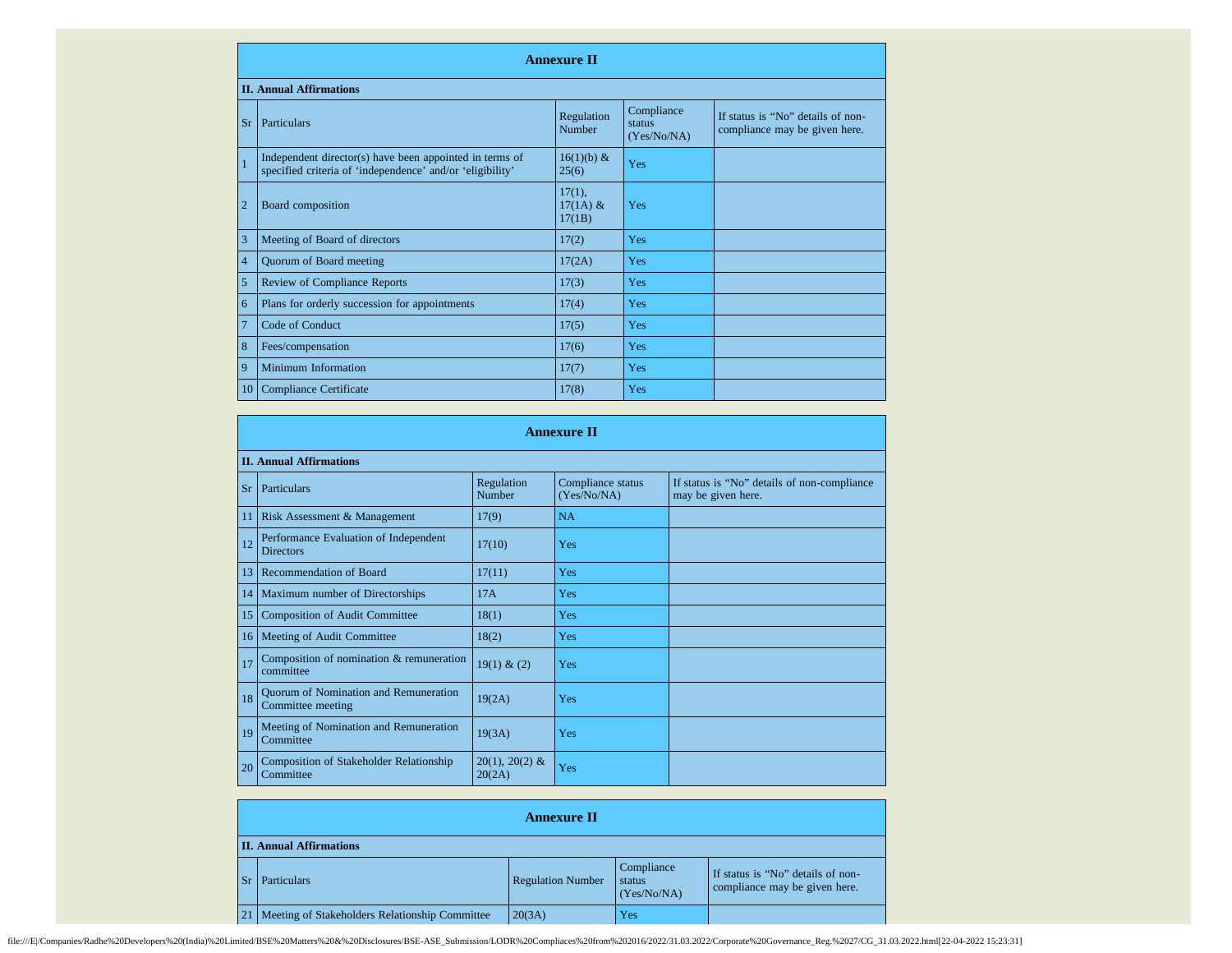| 22 | Composition and role of risk management<br>committee                                   | 21(1), (2), (3), (4)               | NA        |  |
|----|----------------------------------------------------------------------------------------|------------------------------------|-----------|--|
|    | 23 Meeting of Risk Management Committee                                                | 21(3A)                             | <b>NA</b> |  |
| 24 | Vigil Mechanism                                                                        | 22                                 | Yes       |  |
| 25 | Policy for related party Transaction                                                   | 23(1), (1A), (5), (6), (7)<br>&(8) | Yes       |  |
| 26 | Prior or Omnibus approval of Audit Committee for<br>all related party transactions     | 23(2), (3)                         | Yes       |  |
| 27 | Approval for material related party transactions                                       | 23(4)                              | Yes       |  |
| 28 | Disclosure of related party transactions on<br>consolidated basis                      | 23(9)                              | <b>NA</b> |  |
| 29 | Composition of Board of Directors of unlisted<br>material Subsidiary                   | 24(1)                              | <b>NA</b> |  |
| 30 | Other Corporate Governance requirements with<br>respect to subsidiary of listed entity | $24(2),(3),(4),(5)$ &<br>(6)       | NA        |  |

|           | <b>Annexure II</b>                                                                                                   |                      |                                     |                                                                    |  |  |  |
|-----------|----------------------------------------------------------------------------------------------------------------------|----------------------|-------------------------------------|--------------------------------------------------------------------|--|--|--|
|           | <b>II. Annual Affirmations</b>                                                                                       |                      |                                     |                                                                    |  |  |  |
| <b>Sr</b> | Particulars                                                                                                          | Regulation<br>Number | Compliance<br>status<br>(Yes/No/NA) | If status is "No" details of non-<br>compliance may be given here. |  |  |  |
| 31        | Annual Secretarial Compliance Report                                                                                 | 24(A)                | Yes                                 |                                                                    |  |  |  |
| 32        | Alternate Director to Independent Director                                                                           | 25(1)                | <b>NA</b>                           |                                                                    |  |  |  |
| 33        | <b>Maximum Tenure</b>                                                                                                | 25(2)                | Yes                                 |                                                                    |  |  |  |
| 34        | Meeting of independent directors                                                                                     | $25(3)$ &<br>(4)     | Yes                                 |                                                                    |  |  |  |
| 35        | Familiarization of independent directors                                                                             | 25(7)                | Yes                                 |                                                                    |  |  |  |
| 36        | Declaration from Independent Director                                                                                | $25(8)$ &<br>(9)     | Yes                                 |                                                                    |  |  |  |
| 37        | D & O Insurance for Independent Directors                                                                            | 25(10)               | NA                                  |                                                                    |  |  |  |
| 38        | Memberships in Committees                                                                                            | 26(1)                | Yes                                 |                                                                    |  |  |  |
| 39        | Affirmation with compliance to code of conduct from members<br>of Board of Directors and Senior management personnel | 26(3)                | Yes                                 |                                                                    |  |  |  |
| 40        | Disclosure of Shareholding by Non-Executive Directors                                                                | 26(4)                | Yes                                 |                                                                    |  |  |  |
| 41        | Policy with respect to Obligations of directors and senior<br>management                                             | $26(2)$ &<br>26(5)   | Yes                                 |                                                                    |  |  |  |
|           | Any other information to be provided - Add Notes                                                                     |                      |                                     |                                                                    |  |  |  |

| <b>Annexure II</b> |                   |                                          |
|--------------------|-------------------|------------------------------------------|
|                    | Name of signatory | Khyati K. Patel                          |
|                    | Designation       | Company Secretary and Compliance Officer |